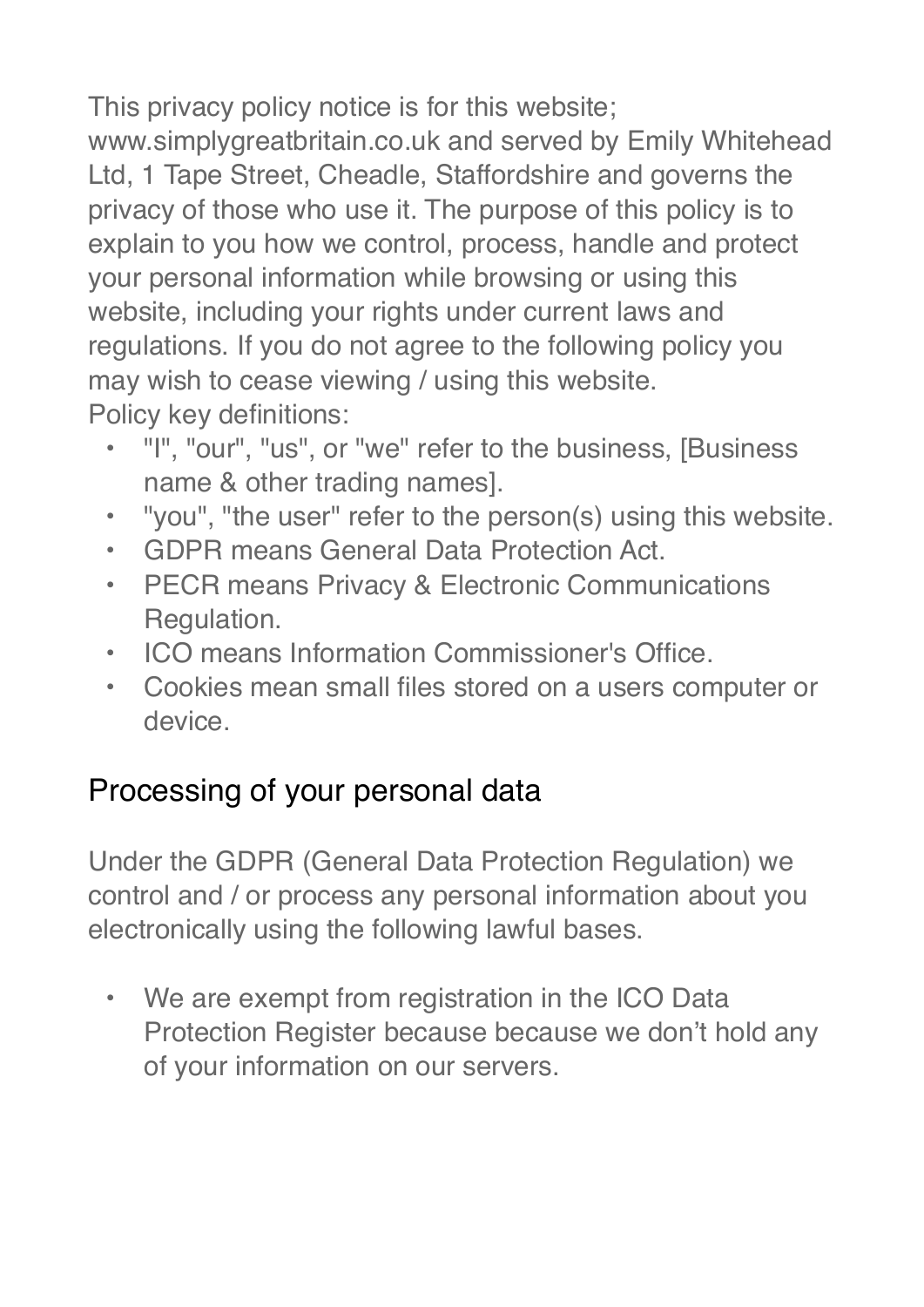# Lawful basis: Contract

- The reason we use this basis: for Simply Great Britain Members who have entered into a contract with us.
- We process your information in the following ways: By adding their data to an email list hosted by [www.Mailchimp.com](http://www.Mailchimp.com) for marketing purposes.
- Data retention period: We shall continue to process your information until the contract between us ends or is terminated under any contract terms.
- Sharing your information: We do not share your information with third parties.

## Lawful basis: Legitimate interests

- The reason we use this basis: for visitors to our website only who have no contract with us.
- We process your information in the following ways: We don'.
- Data retention period: n/a
- Sharing your information: We do not share your information with third parties.
- If, as determined by us, the lawful basis upon which we process your personal information changes, we will notify you about the change and any new lawful basis to be used if required. We shall stop processing your personal information if the lawful basis used is no longer relevant.

# Your individual rights

Under the GDPR your rights are as follows. You can read more about [your rights in details here](https://ico.org.uk/for-organisations/guide-to-the-general-data-protection-regulation-gdpr/individual-rights/);

• the right to be informed;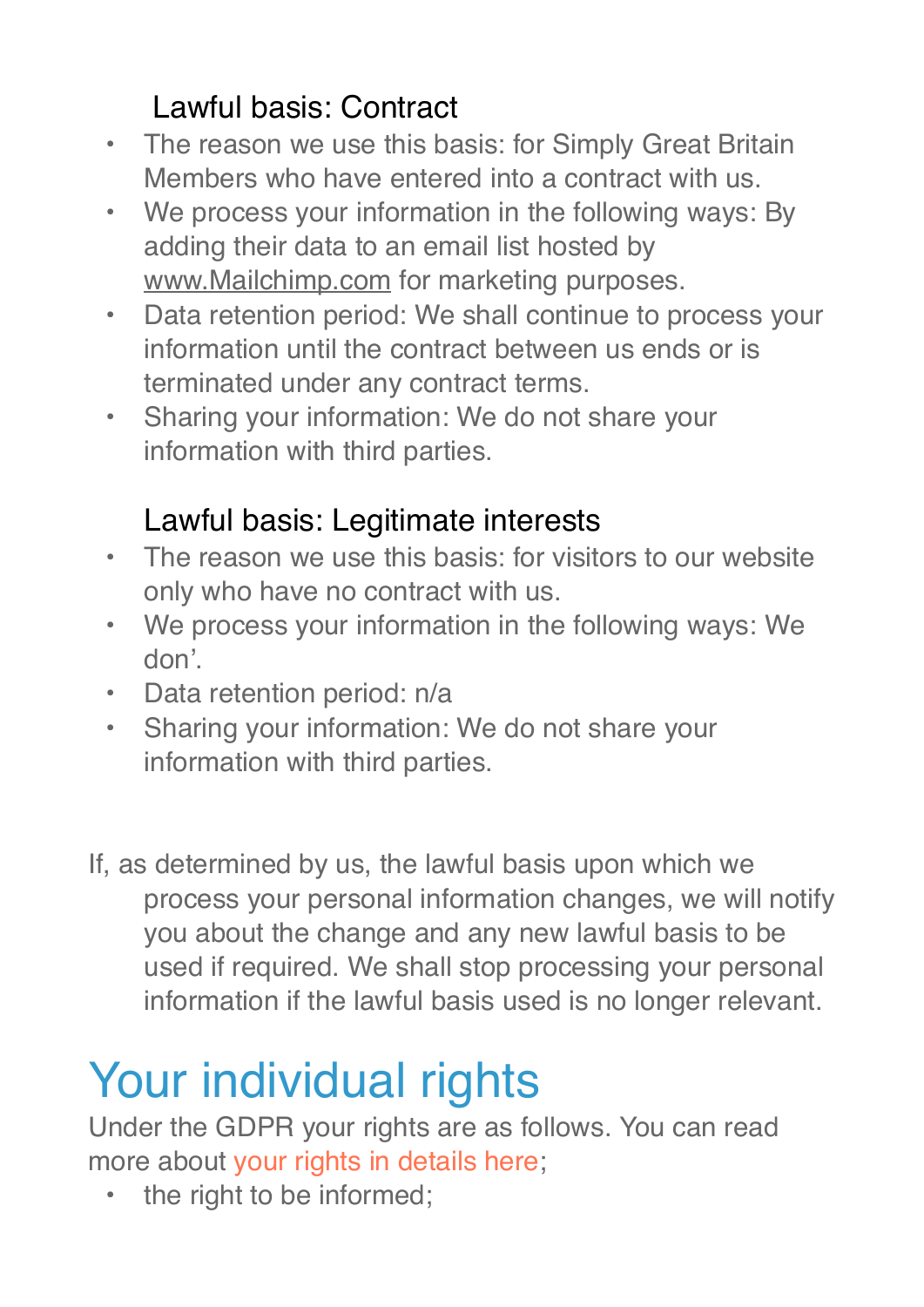- the right of access;
- the right to rectification;
- the right to erasure;
- the right to restrict processing;
- the right to data portability;
- the right to object; and
- the right not to be subject to automated decision-making including profiling.

You also have the right to complain to the ICO

[[www.ico.org.uk](http://www.ico.org.uk/)] if you feel there is a problem with the way we are handling your data.

We handle subject access requests in accordance with the GDPR.

#### Data security and protection

We ensure the security of any personal information we hold by using secure data storage technologies and precise procedures in how we store, access and manage that information. Our methods meet the GDPR compliance requirement.

### Transparent Privacy Explanations

We have provided some further explanations about user privacy and the way we use this website to help promote a transparent and honest user privacy methodology.

### Email marketing messages & subscription

Under the GDPR we use the consent lawful basis for anyone subscribing to our newsletter or marketing mailing list. We only collect certain data about you, as detailed in the "Processing of your personal date" above. Any email